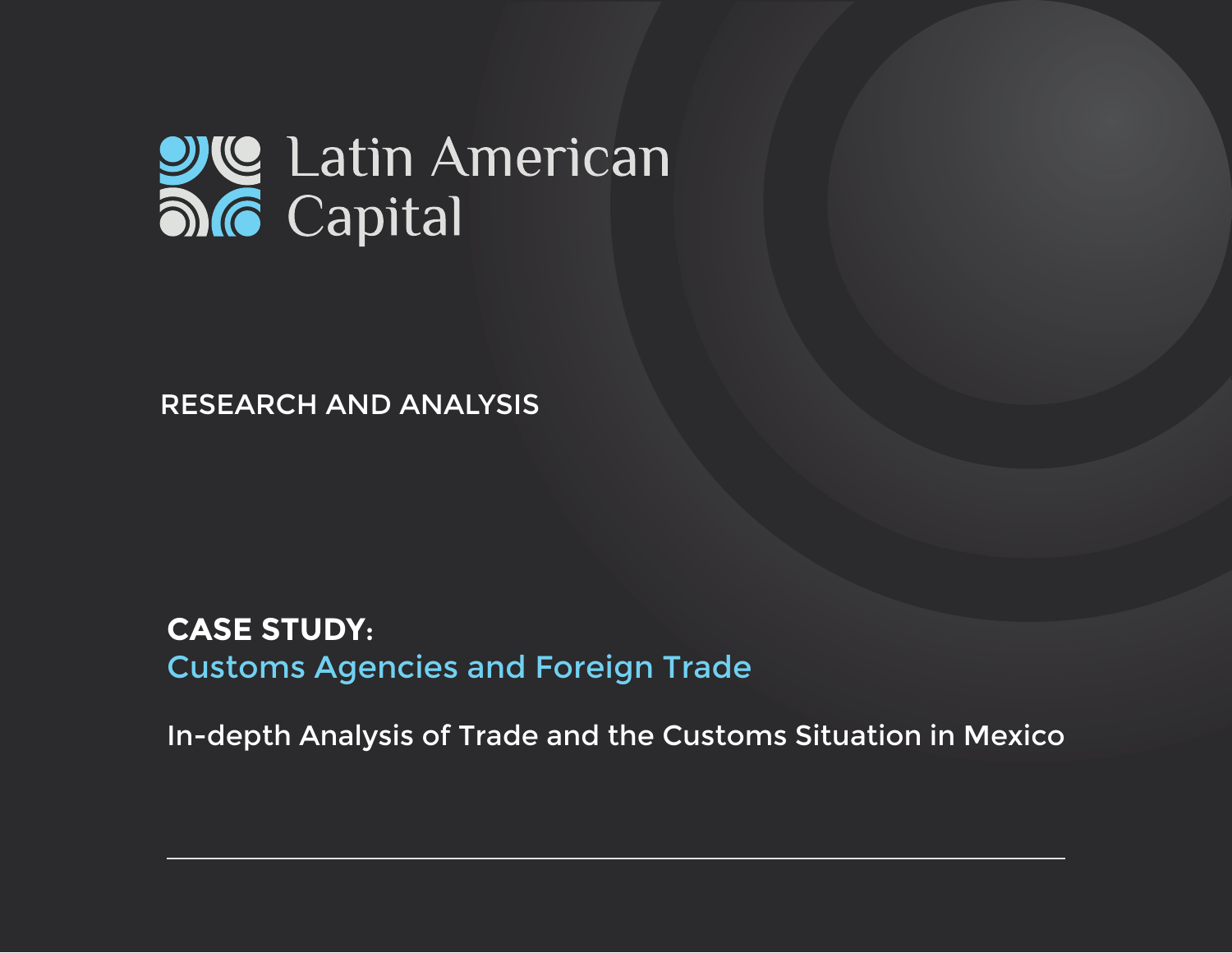

## **Case Study:**

#### **Customs Agencies and Foreign Trade**

In-depth Analysis of Trade and the Customs Situation in Mexico

### **Introduction**

LAC was contacted by one of the largest customs agencies in the country to find out the viability of making an investment in the development of refrigeration and freezing chamber infrastructure for the commercial and industrial sector, at the port customs of the city of Manzanillo, Colima. **In order to achieve this, a market study was carried out to gain a deeper understanding of the industry, the macro, and microeconomic context, and the foreign trade flows that are handled in this city.**



## **Context**

Manzanillo is one of the most important ports in Mexico. However, it lacks refrigeration and freezing chambers, as well as cold warehouses for products that require storage at low temperatures, both in the port and in the customs area. Annually, growth in the flow of goods has been sustained and the client found the idea of providing this service interesting. In order to achieve this, a careful evaluation of the different micro and macroeconomic factors that are involved was necessary, as well as of the products that contribute to this increase in demand. In consequence, the key access points for the types of goods that require refrigeration could be determined. In order to know if the port and the market were suitable for this investment, all of the foreign trade and flows in Mexico had to be mapped for 10 years, including the ports and border entrances. In this manner, it would be possible to gain an appreciation of the global panorama of commerce in Mexico, locate the different access points, identify the relevant dynamics that could affect the competitive environment, and catalog the variables that determine the probability that it will be used.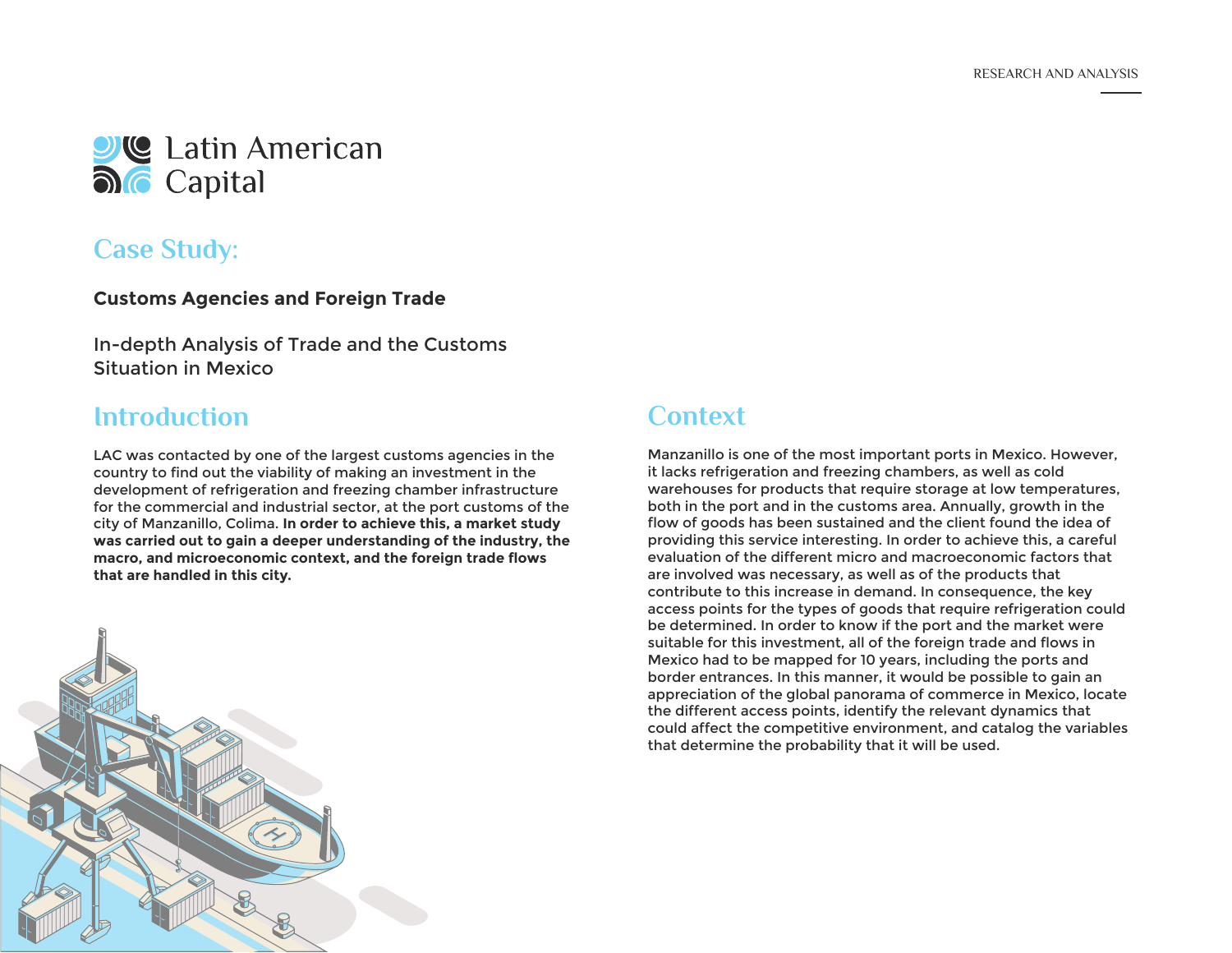## **Solution**

The research and analysis were focused on two areas: commercial (selection of products and industries of interest and analysis of growth over multiple years), and competitive (companies that provide the service and relevant dynamics derived from the general context). It was extremely important to know all of these aspects in order to determine the direction of the industry and what kind of actions the client should take to be prepared for any change in micro and macroeconomic trends. Other companies providing a similar private service were sought in order to design primary research resources and gather operational, cost, and service details. In addition, the target market and its various business units were defined, the most interesting market opportunities were analyzed and predictions were made of which industries would be of great interest to the national market in the future. Everything related to the items of interest in foreign trade that would use the service was also analyzed, as well as the production chains to define the types of products that would provide the best return on space rental (from food to chemicals that cannot be exposed to warm temperatures). Lastly, the intrinsic effects that different types of factors could have on port commercial dynamics were reviewed. All of this was carried out with the aim of building an objective and comprehensive panorama based on which the most appropriate investment decision could be made.

## **Findings and Results**

Due to the nature of this case study and the agreements reached with the client that entail anonymity, the specific findings and results cannot be shared. Therefore, only certain general points are mentioned. If you are interested in knowing the findings and results that LAC can achieve in similar investigations, we invite you to find out about the other case studies.

#### **Market Segment**

Given the vast quantity and variety of merchandise sold in Mexico, a segmentation of relevant products was carried out, which was the framework of analysis used to assess the need for refrigerators. In this system of categorization, perishable and non-perishable food products stand out, as well as chemical substances.

The observed growth in the volume of cold storage products indicates that there will be a corresponding need to increase the service offer.

#### **Competitors**

Despite not having refrigeration facilities within the port, there is a wide range of private competitors that offer solutions for storing goods at controlled temperatures, as well as other highly relevant services for traders.

#### **Investment**

Public investment in the port of Veracruz was clearly higher than what was being allocated to Manzanillo. This suggests that it is a customs office of great interest for future investments.